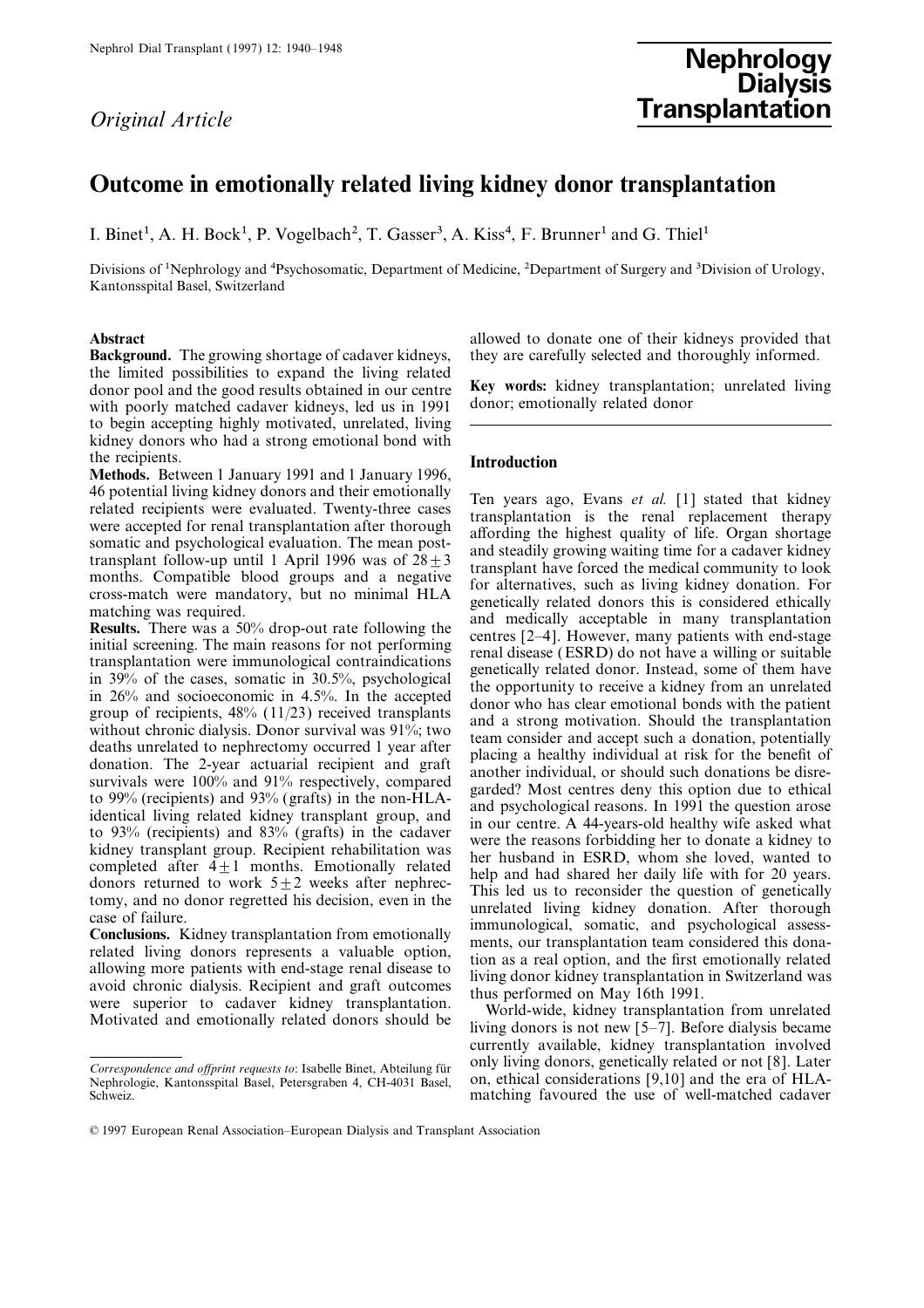a cadaver kidney transplant is chosen on a 'first come, then prednisone were added. In case of resistant or relapsing<br>first served' basis within the same blood group as the severe rejection, CsA was switched to FK 506 (tac first served' basis within the same blood group as the<br>donor, regardless of HLA histocompatibility, but pro-<br>viding the cross-match is negative. Traditionally in our<br>centre, HLA matching is not a limiting criteria for<br>reci kidneys from poorly matched or fully mismatched fresh blood with a cross-match control 14 days later. Three

been considered, of which 23 transplantations were later, donors underwent a standardized renal haemodynamic performed. In this report we present the results of the evaluation with inulin and para-aminohippurate (PAH) transplantation screening procedures and follow-up for clearances.<br>
both groups, those for which transplantion was per-<br>
In February 1995 an anonymous questionnaire was sent both groups, those for which transplantion was per-<br>formed and those for which it was not. Based on our to 15 of the donors after nephrectomy; 11 were returned and formed and those for which it was not. Based on our to 15 of the donors after nephrectomy; 11 were returned and data we try to ascertain under which circumstances analysed (2 were lost, 2 were not returned). The questions

Potential donors and recipients referred to our transplanta-<br>tion centre between 1 January 1991 and 1 January 1996 for Statistics an emotionally related living donor kidney transplantation<br>were analysed. We defined an emotionally related donor as<br>a donor without genetic relationship (or very distant) but<br>a long-standing loving relationship and/or a

The same somatic and psychological criteria for related living donors were applied to unrelated donors. The recipients were also evaluated according to the same criteria as recipi-<br>Results ents of a living related donor kidney and as recipients on the

The records of the cohort of donor–recipient pairs not *transplantation*<br>accepted for transplantation were retrospectively examined<br>for the causes of exclusion and the outcome of the recipient. Tables 1 and 2 summarize the for the causes of exclusion and the outcome of the recipient. Tables 1 and 2 summarize the characteristics and the<br>The characteristics of the transplantation group and the graft causes of exclusion of donors and recipients The characteristics of the transplantation group and the graft outcome until 1 April 1996 (mean follow-up  $28 \pm 3$  months, not suitable for donation and/or transplantation. When range 4 to 59 months) were analysed. The outcome was compared with non-hyperimmunized first-graft recipients from non-HLA-identical related living donors ( $n=68$ ) and Table 1. Characteristics of donors and recipients in the group not from recipients of a cadaver kidney ( $n=170$ ) also trans-<br>accepted for transplantation from recipients of a cadaver kidney  $(n=170)$  also trans- accepted for transplantation planted between 1 January 1991 and 1 January 1996 with an identical immunosuppression protocol. Recipients of related<br>living donor kidneys and cadaver kidneys were followed over<br>the same period as recipients of unrelated living donor kidney

 $F^{\circledast}$  or ATGAM<sup>®</sup>). Maintenance therapy consisted of CsA

rejecters of previous grafts). Thus the introduction of col was adapted form the transfusion protocol used by a genetically unrelated living donor programme using Salvatierra *et al.* [11] and consisted of transfusion of donors did not differ from our HLA allocation criteria transfusions were given if the crossmatch reaction remained<br>for cadaver kidneys. Therefore, our team felt that there negative. Azathioprine was administered  $(2 \text{ mg/kg/day$ 

for cadaver kidneys. Therefore, our team felt that there<br>was no medical justification against genetically unre-<br>lated transplantation.<br>lated transplantation.<br>lated transplantation.<br>Since the first case in 1991, the number

data, we try to ascertain under which circumstances<br>kidney transplantation from an emotionally related<br>livestigated the motives leading to donation, the changes<br>livestigated the motives leading to donation, the changes<br>liv lected in a non-standardized way, from written data in the **Subjects and methods** files and from interviews with the donors at various times before and after donation.

## waiting list for a cadaver kidney.<br>The records of the cohort of donor-recipient pairs not *transplantation*

| identical immunosuppression protocol. Recipients of related<br>living donor kidneys and cadaver kidneys were followed over<br>the same period as recipients of unrelated living donor kidney                                                                                                                                                                      | Pairs not accepted<br>for transplantation   | Donors<br>$(n=23)$                                                   | Recipients<br>$(n=23)$ |
|-------------------------------------------------------------------------------------------------------------------------------------------------------------------------------------------------------------------------------------------------------------------------------------------------------------------------------------------------------------------|---------------------------------------------|----------------------------------------------------------------------|------------------------|
| transplants (until 1 April 1996). Hyperimmunization was<br>defined as more than 80% anti-HLA antibodies in the last<br>serum before transplantation.<br>Quadruple immunosuppressive therapy was employed<br>(cyclosporin A (CsA), steroids, azathioprine (Aza), ATG-<br>$F^{(0)}$ or $\Lambda T G \Lambda M^{(0)}$ Maintenance therapy consisted of $C_8 \Lambda$ | Age (years)<br>Female: male<br>Relationship | $53 + 2$<br>16:7<br>21 spouses<br>1 heterosexual partner<br>1 friend | $56 + 2$<br>6:17       |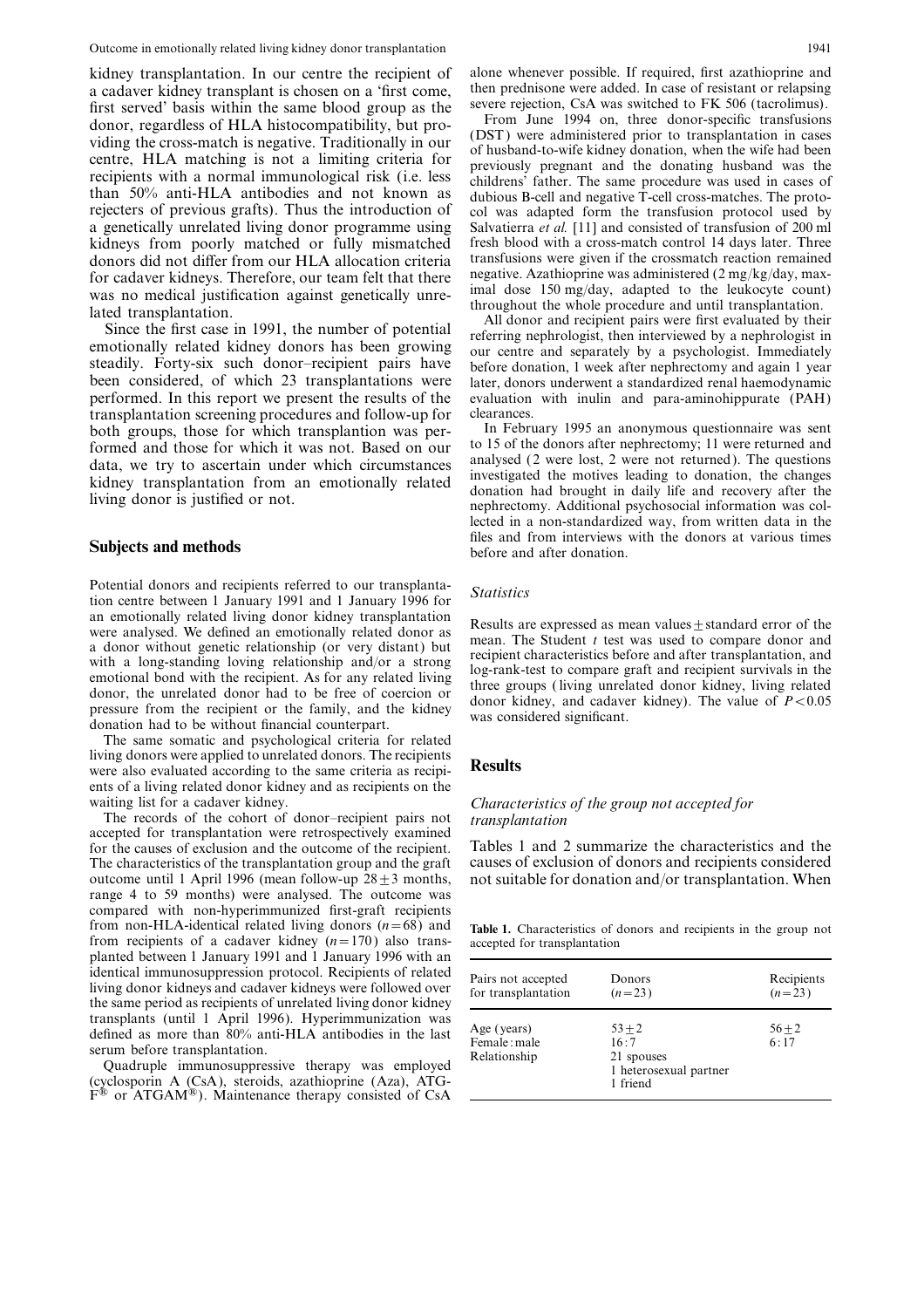Table 2. Main reason leading to non-acceptance of an unrelated living kidney donor transplantation

| Immunological reason                                                                                                                                        | Somatic reason                                                                                                         | Viral<br>problem | Motivation<br>problem                                                                                                                                                | Insurance<br>problem                                                       |
|-------------------------------------------------------------------------------------------------------------------------------------------------------------|------------------------------------------------------------------------------------------------------------------------|------------------|----------------------------------------------------------------------------------------------------------------------------------------------------------------------|----------------------------------------------------------------------------|
| $9/23(39.1\%)$<br>Blood group<br>incompatility $(n=2)$<br>Positive cross-match $(n=$<br>$6*)$<br>Repeated HLA-Ag<br>mismatch with<br>previous graft $(n=1)$ | $7/23$ (30.4%)<br>Donor with medical<br>contraindication $(n=5)$<br>Recipient with medical<br>contraindication $(n=2)$ | 0                | $6/23$ (26.1%)<br>Ambivalence of the<br>donor $(n=3)$<br>Refusal of the recipient<br>$(n=2)$<br>Donor's motivation not<br>convincing for the<br>medical team $(n=1)$ | $1/23$ (4.4%)<br>Recipient's insurance not valid<br>in Switzerland $(n=1)$ |

\*2/6 also showed a repeated mismatch with a previous graft.

23 pairs, immunological criteria were the most frequent living donor (one related, one unrelated) could be cause (39.1%), followed by somatic contraindications performed. of the donor to nephrectomy (hypertension, diabetes, obesity, lymphoma) or of the recipient to transplanta-<br>tion (high cardiovascular or pulmonary operative risk)<br>(30.4%). In 20% (4/20) of the rejected spouses, the The characteristics of donors and recipients who under- $(30.4\%)$ . In 20%  $(4/20)$  of the rejected spouses, the The characteristics of donors and recipients who under-<br>cross-match was positive in the absence of previous went transplant surgery are listed in Table 4. The mean cross-match was positive in the absence of previous went transplant surgery are listed in Table 4. The mean transplantation, the distribution between husband age of the recipients was  $50 \pm 2.5$  years at the time of transplantation, the distribution between husband age of the recipients was  $50 \pm 2.5$  years at the time of recipients and wife recipients was equal. Motivation transplantation, which is significantly younger than the recipients and wife recipients was equal. Motivation was a problem in 26.1% of the cases, and in 4.4%, non-transplanted group (56 $\pm$ 2 years). In 65% of the transplantation could not be performed because the cases, the wife or partner donated to her husband, transplantation could not be performed because the cases, the wife or partner donated to her husband, costs in Switzerland were not covered by the patient's while in only 26% the husband donated to his wife. costs in Switzerland were not covered by the patient's while in only 26% the husband donated to his wife.<br>insurance. Virology profiles were not a contraindica- On average, donor and recipient knew each other or insurance. Virology profiles were not a contraindica-<br>tion for anyone in this group (see Table 3 for the viral lived together for 20 years (10–40 years). Love was by tion for anyone in this group (see Table 3 for the viral exclusion criteria). In 39% of the cases (9/23), addi- far the prevalent motive for donation (82%), often tional reasons beside the main cause of exclusion were combined with partnership (68%). In 55% of the cases involved in the final decision. The particularly low the referring nephrologist had first raised the possibility incidence of blood group incompatibility does reflect of living donation, 30% of the donors came spontana major selection bias, as the incompatible pairs were eously to this idea, 15% knew about the possibility of in most cases primarily excluded by the referring living donation through the media, and no donor was nephrologist. **primarily asked by the potential recipient**.

recipients whose somatic condition excluded an emo- catheter during 1 month, before transplantation could tionally related donor kidney transplantation were take place. Thus, through transplantation, 48% of the consequently also excluded from the waiting list for a recipients avoided chronic dialysis including avoidance cadaver kidney and are currently still on dialysis. Thus of an arteriovenous shunt or a peritoneal dialysis 17 recipients remained potential candidates for trans- catheter. Overall, the mean interval between starting plantation; for 88% (15/17) of these, there was no dialysis and transplantation was  $7\pm2$  months for alternative living donor, and they were placed on the waiting list for a cadaver kidney. Three of them Table 4. Characteristics of donors and recipients in the group surgery was possible. In  $12\%$  (2/17) of the cases,

Table 3. Viral profiles excluding transplantation

| Donor                                                                    |                         | Recipient                                                                | Age (years)                  | $50 + 2$                                                                             | $50 + 2.5$ |
|--------------------------------------------------------------------------|-------------------------|--------------------------------------------------------------------------|------------------------------|--------------------------------------------------------------------------------------|------------|
| HBs-Ag positive<br>HCV-Ab positive<br>EBV-Ab positive<br>HIV-Ab positive | And<br>And<br>And<br>Or | HBs-Ab negative<br>HCV-Ab negative<br>EBV-Ab negative<br>HIV-Ab positive | Female: male<br>Relationship | 16:7<br>19 spouses<br>2 heterosexual partners<br>1 father-in-law<br>1 distant cousin | 7:16       |

only considering the main reason for exclusion of these transplantation with a kidney from another potential

Thirty percent  $(7/23)$  of the recipients received a Outcome of the group not accepted for transplantation transplant as primary replacement therapy for ESRD;<br>their mean serum creatinine on the day before trans-At the end of the follow-up period the outcome of plantation was  $725 \pm 45$  µmol/l. Four additional 20/23 potential recipients was available. The three patients required dialysis through a central venous patients required dialysis through a central venous take place. Thus, through transplantation, 48% of the

| Pairs accepted for                          | Donors                                                                                           | Recipients         |
|---------------------------------------------|--------------------------------------------------------------------------------------------------|--------------------|
| transplantation                             | $(n=23)$                                                                                         | $(n=23)$           |
| Age (years)<br>Female: male<br>Relationship | $50 + 2$<br>16:7<br>19 spouses<br>2 heterosexual partners<br>1 father-in-law<br>1 distant cousin | $50 + 2.5$<br>7:16 |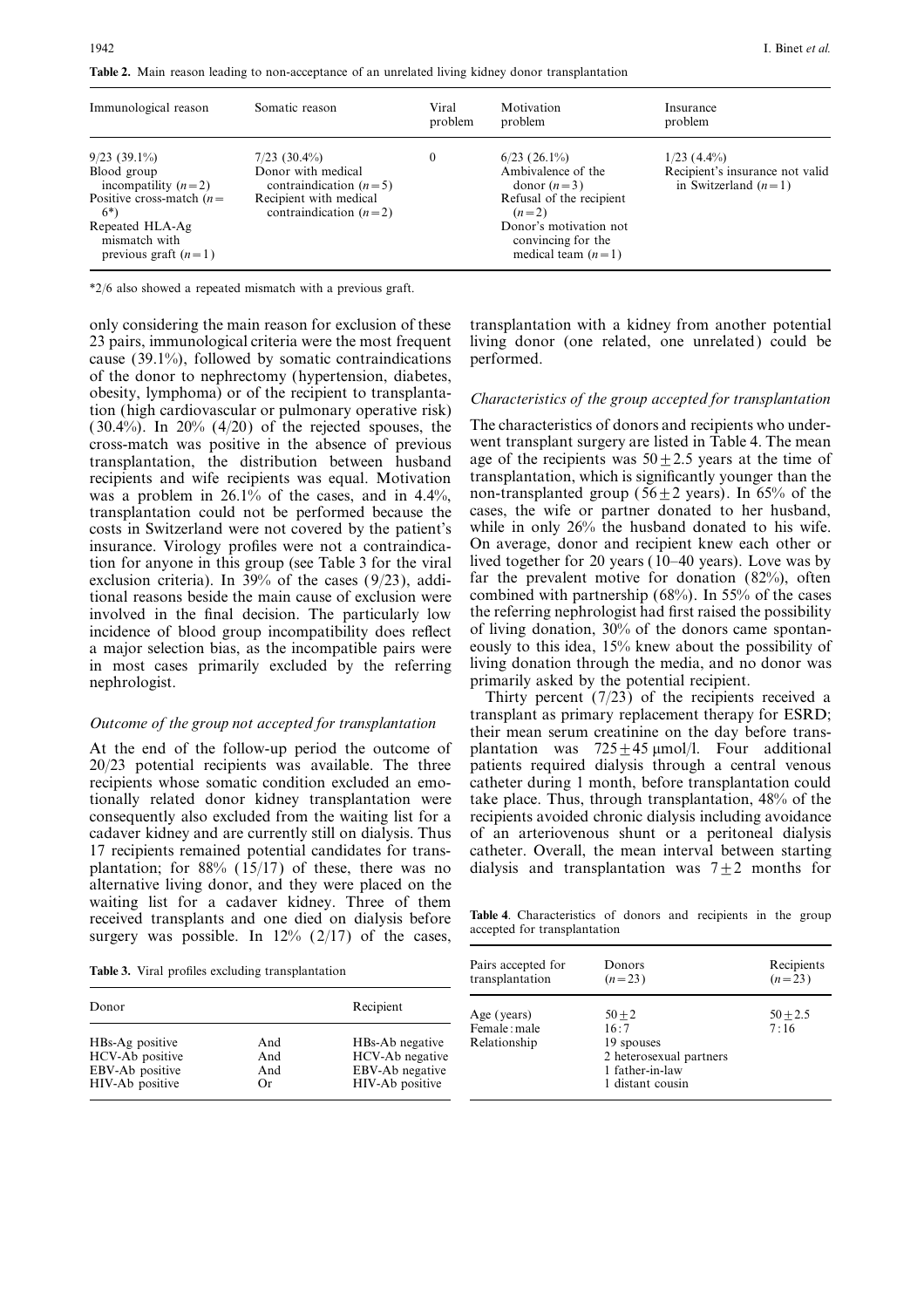|                                                               | LURD<br>$(n=23)$                 | LRD<br>$(n=68)$              | CAD<br>$(n=170)$              |
|---------------------------------------------------------------|----------------------------------|------------------------------|-------------------------------|
| Age at transplantation (years)<br>Pre-emptive transplantation | $50 + 2.5$<br>$48\%*$<br>(11/23) | $35.5 + 2$<br>26%<br>(18/68) | $51 + 1$<br>$6\%$<br>(10/170) |
| Mean time between dialysis<br>and transplantation (months)    | $7 + 2*$                         | $12 + 2$                     | $21 + 1$                      |

recipients of an unrelated living donor kidney, signific-<br>antly shorter than for the groups receiving related<br>living chance, probably because of the relatively small<br>living donor kidneys (12±2 months) and cadaver<br>kidneys

full-time, two worked at 75%, seven worked at 50%, donation; the transplant was lost because of severe and two had a working capacity of 0% (since 1 and 3 non-reversible vascular rejection 10 weeks after trans- months res months respectively), one additional recipient could plantation.<br>not find a job Within on average  $4+1$  month (range Three recipients were enrolled in the donor-specific-



Fig. 1. Two-year actuarial recipient survival after living unrelated donor (LURD) kidney transplantation, after living related donor transplantation. and for first cadaver kidney (CAD) grafts.

### Graft outcome

The 2-year actuarial graft survival reaches  $91\%$  for kidneys of unrelated living donor. This was statistically comparable to the results obtained with grafts from  $*P < 0.001$  with LRD and CAD. non-HLA-identical related living donors (93%). Cadaver kidney grafts showed a lower survival of 85%

antigens. Before transplantation anti-HLA antibod-<br>Recipient outcome after transplantation ies were detectable and the cross-match was clearly Overall recipient survival was  $100\%$ , compared to  $99\%$  negative. As she had earlier borne two children by her for the recipients of a non-HI A-identical living related husband, this accelerated rejection prompted us t for the recipients of a non-HLA-identical living related<br>kidney, and to 93% for recipients of a cadaver kidney<br>over the same follow-up period (Figure 1). None of ilar husband-to-wife transplantations in order to pick<br>these At the time of transplantation, seven patients worked second failure occurred after a wife-to-husband kidney<br>Il-time two worked at 75% seven worked at 50% donation; the transplant was lost because of severe

not find a job. Within on average  $4 \pm 1$  month (range<br>1-8 months) after transplantation 14 recipients worked<br>full-time and five worked at 50%. The two recipients<br>time, the transfusions did not elicit detectable anti-<br>tim



Fig. 2. Two-year actuarial graft survival for living unrelated donor (LRD) kidney transplantation, and after first cadaver kidney (CAD) (LURD) kidney grafts, for living related donor (LRD) kidney grafts,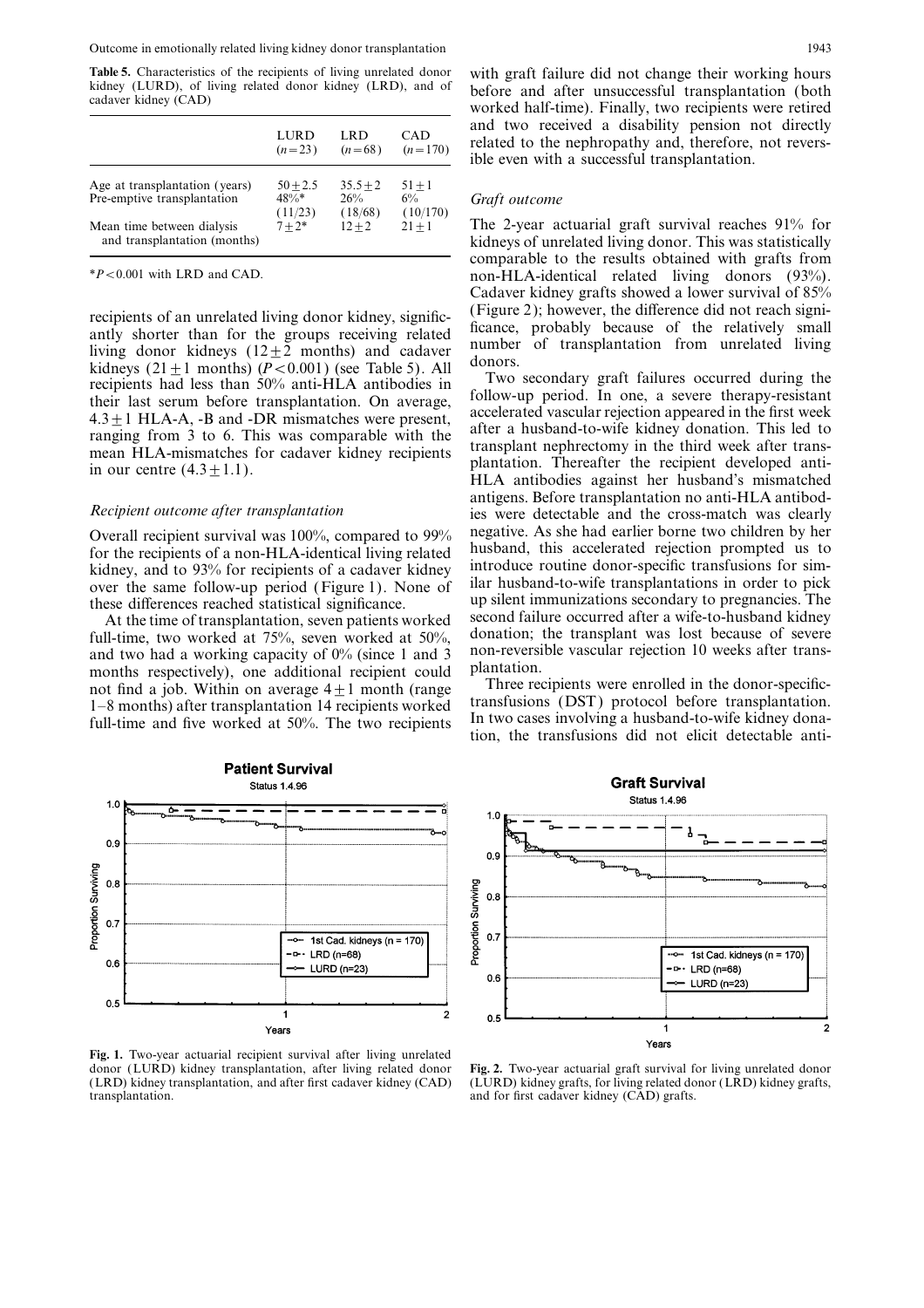up was totally free of rejection. One case involved a before committing suicide he stated that the kidney slightly positive B-cell cross-match, while the T-cell donation was the most valuable deed in his life. fully treated with ATG<sup>®</sup>. Under a combination of evidence of progessive deterioration of the kidney tacrolimus + Aza + prednisone, the serum creatinine function over the 12 months following the post-Nx

transplanted for at least 1 year were analysed. Clinical statistically significant. Blood pressure and microalburejections as defined by Bock et al. [12] occurred in minuria remained unchanged after 1 year. Serum creat-7/14 patients (50%) and biopsy-proven rejection in inine increased by 40% and inulin clearance decreased 3/14 patients (21%) (one interstitial, one combined by 28%. Surprisingly, a mean increase in body weight interstitial and vascular, one vascular). These results of 6 kg was observed during the first year after are comparable to our overall graft outcome as previ-<br>ously published [12] of 58% clinical rejections and 36% After transplantation, the global quality of the relaously published [12] of 58% clinical rejections and 36% After transplantation, the global quality of the rela-<br>biopsy-proven rejections. Hummel and Thiel [13] tionship between donor and recipient remained biopsy-proven rejections. Hummel and Thiel [13] looked at the number of methylpredisolone-pulses unchanged or improved and it did not worsen even in given during the first year after transplantation in all the cases of graft loss. In cases of a functioning graft transplant recipients in our centre. Recipients of kid- and mostly in spousal donation, donors profited from neys with 6 HLA mismatches received on average greater availability and a better overall shape of the 7.7 $\pm$ 5.6 pulses (mean $\pm$ SD) which was not different recipient. Donors returned to work after 5 $\pm$ 2 weeks; from the recipients of kidneys with >3 HLA-matches: however, their full ability to cope with all aspects of 7.2 $\pm$ 7.4. For the recipients of unrelated living donor daily life only returned after 9 $\pm$ 2 weeks. Even though kidneys studied here,  $3.5 \pm 0.95$  (mean $\pm$ SEM) pulses some donors still felt easily tired up to 1 year after were administered per patient during the first year nephrectomy, they admitted they would donate again. after transplantation. Proteinuria can be used as a This information was collected from the questionnaires marker for chronic rejection. In recipients of fully and obtained through informal talks when the donor marker for chronic rejection. In recipients of fully mismatched kidneys [13] proteinuria reached 0.35 accompanied the recipient in the ambulatory controls  $\pm 0.37$  g/day 1 year after transplantation. Sur- and could be seen on his/her own. In particular, the prisingly, proteinuria was higher in recipients of kid- two donors whose kidneys were rejected were interneys with  $>3$  matches:  $0.79 \pm 2.1$  g/day. For the recipi- viewed in the absence of the recipients. ents of unrelated living kidney donors proteinuria was on average  $0.29 \pm 0.09$  g/day.

For the 21 functioning kidneys, 38% (8/21) of the **Discussion** recipients reached the aim of CsA monotherapy at the end of the follow-up period (on average  $28 \pm 3$  months The results of our 5 years experience with kidney after transplantation). Twenty-four per cent  $(5/21)$  transplantation from living unrelated donors (LURD) could be maintained on a two-drug regimen illustrates the advantages and the limitations of this could be maintained on a two-drug regimen illustrates the advantages and the limitations of this  $(CsA + Aza)$  or  $Aza + \text{prednisone}$ ). Because of vascular programme. A high motivation of the donors was or recurrent interstitial rejection, 38% (8/21) required required and commercialism, as well as coercion, were further triple combination with either  $CSA+Aza$  definitely excluded. The deliberate restriction to emoprednisone or tacrolimus  $+Aza$  + prednisone. The tionally related donors and the role of the psychologist mean serum creatinine at the end of the follow-up as independent donor advocate were in accordance

regular intake of painkillers at the time of discharge. related donors.

Immediate donor survival was 100%, but dropped If transplantation is the therapeutic goal for ESRD, to 91% at 1 year due to two deaths. The first death then the first advantage of emotionally related donaoccurred 1 year after donation in the context of a tion is to expand the pool of potential donors. This primary malignant cerebral tumour. The second death means a better chance for pre-emptive transplantation, occurred by suicide 2 years after donation. A docu- or a shorter delay between starting dialysis and transmented bipolar depression had been treated for many plantation than for those without a living donor. Preyears. At the time of donation, however, the donor emptive transplantation avoids the necessity to create

HLA antibodies and the post-transplantation follow- was stable, neither manic nor depressive. Six months

cross-match was negative. After three DSTs there was At the end of the follow-up period, 15/23 donors no increase in positivity of the B-cell cross-match and were more than 1 year post-surgery and could have the T-cell cross-match remained absolutely negative. their kidney function evaluated. Donor parameters Three weeks after transplantation interstitial and vas-before nephrectomy  $(Nx)$ , 1 week after and 1 year cular rejection were diagnosed, but could be success- after nephrectomy are detailed in Table 6. There is no function over the 12 months following the post-Nx remains stable around  $150 \mu \text{mol}/l$ . clearance evaluation. None of the differences between The rejection episodes for the 14 functioning grafts the 1 week post-Nx and 1 year post-Nx values were

programme. A high motivation of the donors was period was  $131 \pm 8 \mu$ mol/l (range 61–230  $\mu$ mol/l). with the guidelines of the Council of the Transplantation Society [14] and represent in our view the Expected basis for unrelated living kidney dona-<br>
Donor outcome after kidney donation<br>
tion. The following discussion thus applies only to the Hospitalization for nephrectomy lasted on average issue of emotionally related donor and recipient, and  $13 \pm 2$  days (range: 9–17 days). No donor required a the term LURD refers exclusively to emotionally the term LURD refers exclusively to emotionally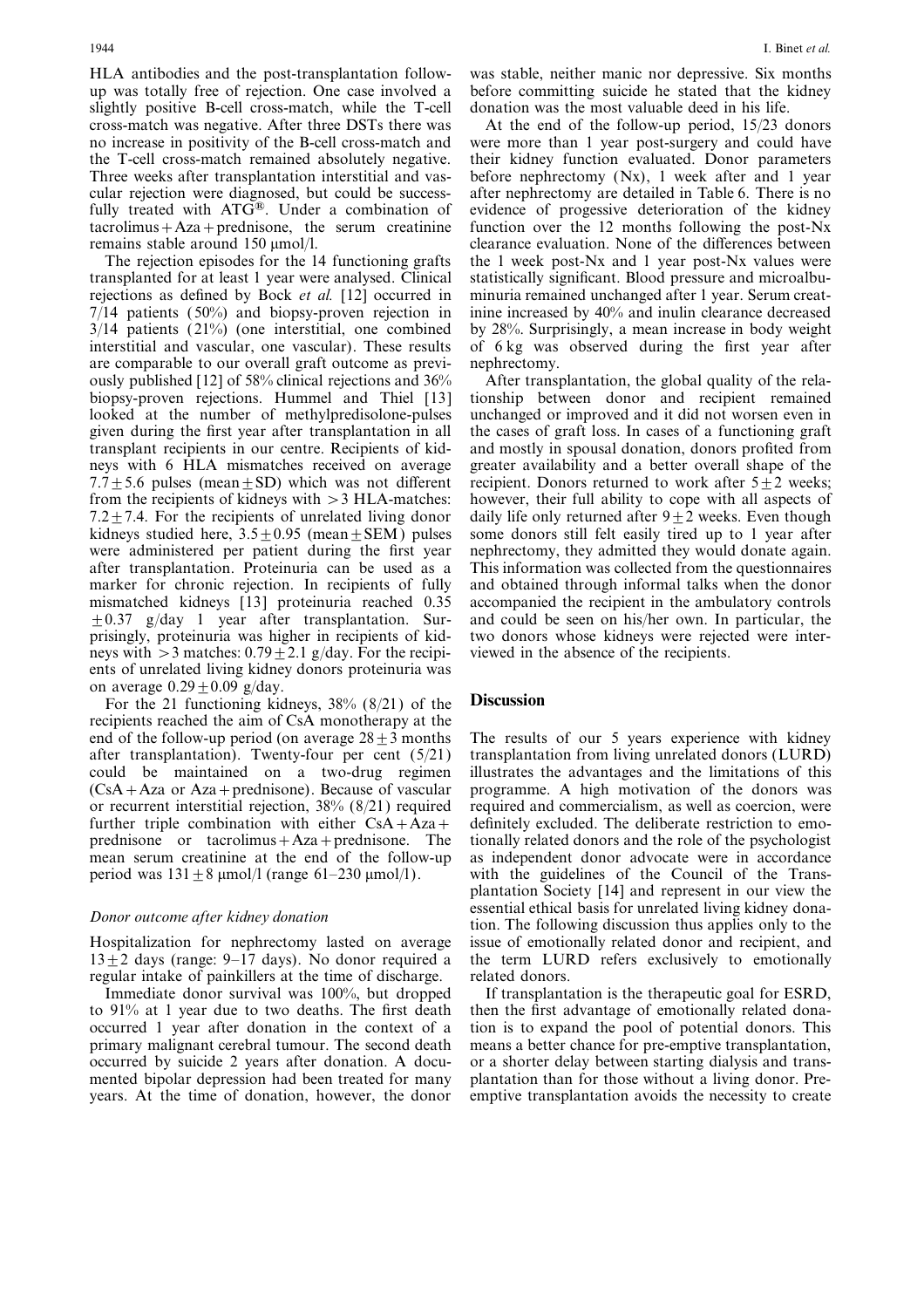Table 6. Donors characteristics before nephrectomy (pre-Nx), 2 weeks after nephrectomy (2 weeks post-Nx) and 1 year after nephrectomy (1 year post-Nx)

|                            | Body-<br>weight<br>(kg) | Systolic/<br>diastolic BP<br>(mmHg) | Serum-<br>creatinine<br>$(\mu \text{mol/l})$ | Inulin<br>clearance<br>(ml/min/1.73 m <sup>2</sup> ) | <b>PAH</b><br>clearance<br>(ml/min/1.73 m <sup>2</sup> ) | Urine<br>albumin<br>(mg/day) |
|----------------------------|-------------------------|-------------------------------------|----------------------------------------------|------------------------------------------------------|----------------------------------------------------------|------------------------------|
| $Pre-Nx$                   | $72 + 3$                | $119 + 4/$<br>$76 + 2$              | $68 + 4$                                     | $93 + 5$                                             | $506 + 36$                                               | $9 + 1$                      |
| 1 week post-N <sub>x</sub> |                         | $126 \pm 2/$<br>$79 \pm 2$          | $102 + 5$                                    | $63 \pm 3$                                           | $356 + 19$                                               |                              |
| 1 year post-N <sub>x</sub> | $78 + 4$                | $121 \pm 4/$<br>$75 + 3$            | $98 \pm 5$                                   | $64 \pm 3$                                           | $316 + 26$                                               | $7 \pm 1$                    |

No statistical significance for all values between 1 week post-Nx and 1 year post-Nx.

the psychological and socioeconomical consequences ents  $(n=23)$  most probably accounts for the lack of of chronic dialysis, namely reduced professional capa- statistical significance for this parameter between the city, limited active life, and eventually disability. Nearly two groups. No immunological bias could explain the half of our recipients transplanted with a kidney from outcome as the same immunosuppressive protocol and an emotionally related donor avoided chronic dialysis. immunological guidelines were applied, i.e. blood This was in significant contrast with the marginal group compatibility, negative cross-match, and no number of pre-emptive transplantation in recipients of HLA compatibility mandatory. The recipients of cadaver kidneys (6%) ( $P < 0.001$ ) because of the diffi-LURD had a number of HLA mismatches comparable culty of finding a suitable organ when dialysis is to the recipients from CAD in our centre. Explanations required. Surprisingly, we also found a significant must be related to the circumstances of retrieval: difference with kidney recipients from related living healthy donor, planned operation for donor and recipidonors (LRD) where only  $26\%$  ( $P < 0.001$ ) could dir-ent, optimal kidney perfusion until nephrectomy, short ectly have transplant surgery. Explanation for this cold-ischaemia time and therefore minimal reperfusion phenomenon is probably multifactorial: selection bias damage, and no delayed graft function. Furthermore, in recruitment or referral, higher motivation and in our centre, nephrectomy and implantation in living quicker decision of spouses, more accurate evaluation donor kidney transplantation are always performed by and anticipation of the practical issues implied by the same two surgeons. ESRD from the life-partner, easier co-ordination in The same pattern of higher survival with LURD spousal kidney donation because only one couple is than after CAD kidney transplantation is consistently involved, while in case of LRD, donors and recipients found in the literature [15–17]. Long-term graft surdo not live together and have their own life-partners vival of our LURD group cannot be evaluated so far.

transplantation was significantly shorter for recipients with CAD. In Sollinger's group [19], the 4-year graft of LURD and represented one-third of the waiting survival was 85% with LURD and 76% with CAD.  $(P<0.01)$ , which certainly contributed to the high Renal Transplant Registry (UNOS) show a 3-year success in rehabilitation. Thus the opportunity to graft survival of 85% for kidneys from spouses, (81%) receive a transplant early or without dialysis was higher for kidneys from non-married unrelated donors) com-The analysis of the recipient outcome in the group not 70% for cadaver kidneys [20]. accepted for transplantation, further shows the contri-<br>Recipient survival of LURD grafts did not differ bution of this expanded donor group. Namely, for from survival with LRD in our centre (100 versus 99%) 75% of these recipients, the emotionally related donor but was higher than after CAD kidney transplantation represented the only possible living donor with no (93%). Again, the small number of LURD transplantaother alternative than to wait for a cadaver kidney. In tions in our series accounts for the lack of statistical the meantime most (75%) are still waiting, and one significance. The reasons for better recipient survival patient has died. are certainly multifactorial: shorter duration of ESRD,

fication for transplantation from LURD, are the graft diminishing the risk of unrecognized comorbidities at and recipient outcomes. The 2-year actuarial graft and the time of transplantation. A selection bias of the recipient survivals in our centre was higher with LURD potential recipients cannot be incriminated, as those kidneys than after CAD transplantation (91% *versus* rejected for somatic reasons were also excluded from 83%) and was close to the results obtained with LRD the waiting list for cadaver kidneys, and the mean age grafts  $(93%)$ . The difference in the number of CAD of CAD and LURD kidney recipients was comparable.

an access for dialysis. More importantly, it also avoids graft recipients  $(n=170)$  and of LURD grafts recipidamage, and no delayed graft function. Furthermore,

who may not always fully sympathize with donation. However, Pretagostini et al. [18] report a 5-year graft The interval between starting chronic dialysis and survival of 72.3% with LURD compared to 66.8% time for a cadaver kidney (CAD) in our centre Data from the United Network for Organ Sharing graft survival of 85% for kidneys from spouses,  $(81%$ when a motivated unrelated living donor was present. parable to a graft from a parental donor  $(82\%)$  against

The second advantage and a strong medical justi- shorter delay between screening and operation, thus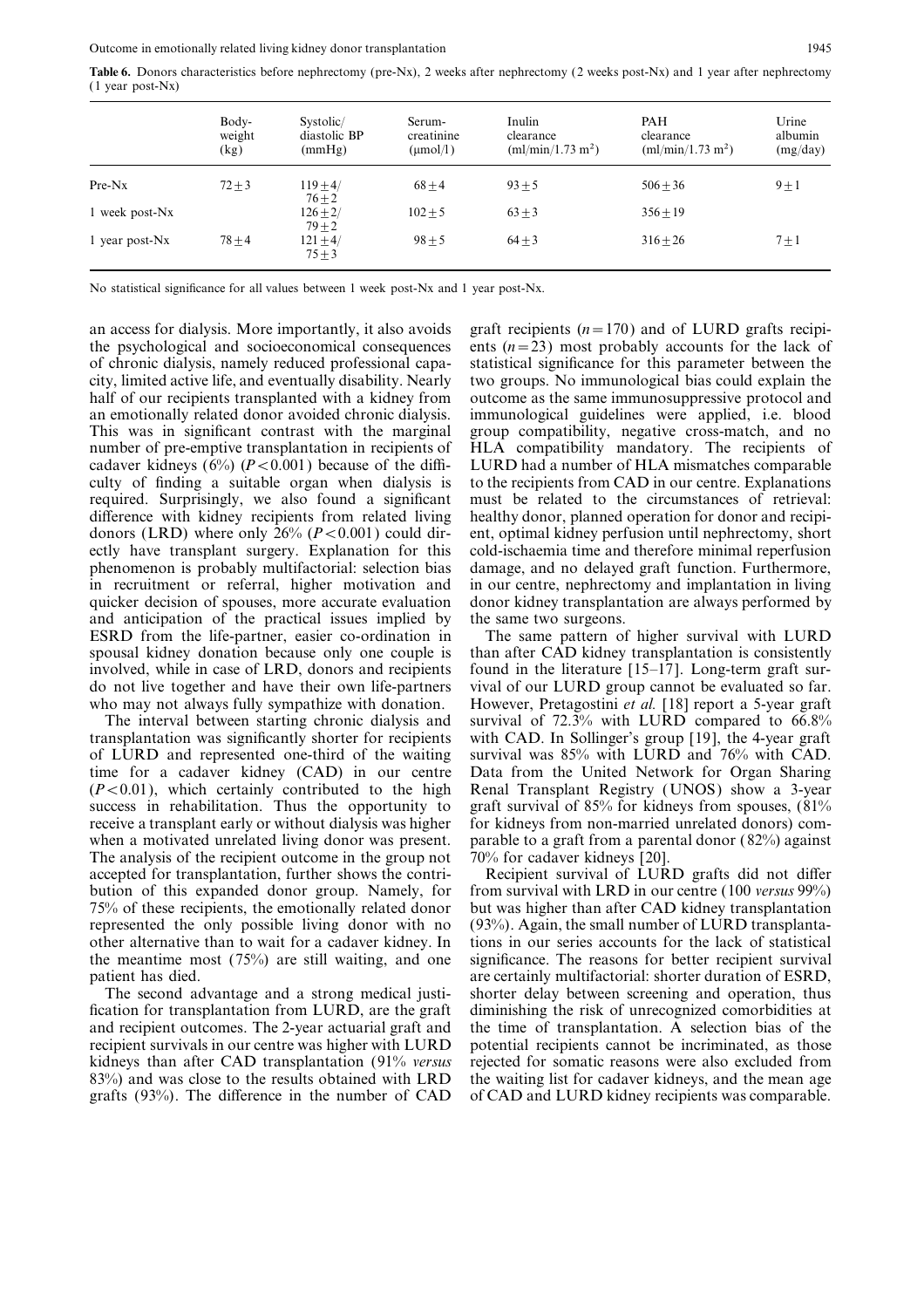Spouses represent 90% of the emotionally related ant elective surgery such as appendectomy, cholecystecdonors in our centre and in addition to graft survival, tomy, fundoplication, etc., as reported in one series quality of life and functional improvement represent [27]. Long-term prognostic data can be assimilated major end-points for the couple. Therefore, it seems from what is already known from related living donors. particularly important that the preoperative screening A slightly higher prevalence (10%) of hypertension and ensures a low mortality risk, obviously for the donor proteinuria has been described [28,29]; however, when but also for the recipient. compared to their siblings, the incidence of hyperten-

band to wife is the potential deleterious role of previous [26,30] over 10 to more than 20 years follow-up. After pregnancies on graft outcome. There is evidence that donor nephrectomy, pregnancy outcome does not seem maternal alloimmunization against the paternal HLA to carry an increased risk of complication for mother antigens occurs during pregnancy [21,22]. The UNOS and child [31]. The survival curve of individuals after data [20] demonstrated a difference in graft outcome unilateral nephrectomy has been found to be similar at 3 years between wife-to-husband grafts (or grafts to the normal population [18], and moreover, the from husband to wife without pregnancy) (87%), and premium of most life insurance policies in the USA do grafts from husband to wife with previous pregnancy not increase in case of kidney donation [3,32]. These [76%). In our experience, the graft outcome was not data suggest that unilateral donor nephrectomy in a influenced by the direction of the interspousal kidney healthy individual can be regarded as a relatively safe donation as from the two graft losses, one involved a husband-to-wife kidney in a couple with three children, The literature emphasizes concerns regarding underand the other occurred after a wife-to-husband kidney lying motives for donation which would be based on donation. However, after the first graft loss involving psychological disturbances [19,33,34]. An important the husband-to-wife donation and due to an early and goal of psychological screening prior to transplantation severe vascular rejection, a humoral rejection process is to detect such psychopathology although it is seldom with undetected presensitization before transplantation the case. In our experience only one case of 46 revealed was strongly suspected. In the spouses who had a an unconvincing motivation. As in other centres [15], cross-match, only 10% were spontaneously positive in we found love and partnership to be the main motivathe absence of previous transplantation (20% in 20 tions as well as the hope to have two healthy partners couples not accepted for transplantation and 0% in 21 in the couple instead of one 'healthy' and one 'sick'. couples accepted).Therefore, to unmask preformed Donors are not unconcerned bystanders when their anti-HLA sensitization despite the absence of detect-<br>partner has terminal renal failure and when they share anti-HLA sensitization despite the absence of detectable antibodies, DST with blood containing leukocytes a common daily life. Uraemia, the restraints imposed were administered in situations of husband-to-wife by diet and dialysis, and the reduced professional kidney donation with previous pregnancies or in case possibilities all indirectly influence the well-being of kidney donation with previous pregnancies or in case of weakly positive B-cell cross-match. To avoid hyper- the healthy partner. From this point of view, a successsensitization the transfusions were performed with ful transplantation can reverse a reduced quality of life azathioprine [23,24]. Three patients received DST, for both donor and recipient. The emotionally related none developed anti-HLA antibodies, but conclusions donors in our centre have reported an overall improvefrom this small number would be premature. For the ment in the quality of life for the whole family after same reason, it is not possible to evaluate the potential successful transplantation. Furthermore, as for LRD, impact of transfusions on graft survival. To improve emotionally related donors' self-esteem can be graft outcome through transfusions was not the aim increased as they are the contributors of this improveof our protocol; however, the data published by ment [33,35]. In cases of non-functioning grafts, the Terasaki et al. [20] showed a significantly higher graft donors were disappointed but remained confident in survival in transfused recipients (90% at 3 years versus themselves and did not regret their decision to donate. 81% without transfusion). This could be a reason to As in our experience, positive feelings after donation extend the use of DST to all LURD before have also been reported in cases of graft loss [36]. In

as a major limiting issue for organ transplantation tion. Particularly, the psychologist has to evaluate how from living donors, is indeed that the donor undergoes the donor and the donor–recipient relationship could an intervention which carries a mortality and morbidity be affected by a graft loss. risk not balanced by direct benefit for his or her own The psychological and somatic evaluation should be health. From the literature, the death risk associa- continued after donation. The postoperative pain ted with a donor nephrectomy is estimated to be experienced by donors despite analgesic care, the 0.06–0.03% [25,26]. Thorough donor screening and a potential somatic complications after nephrectomy, the honest explanation of the donor's risks are the basis rehabilitation of donor and recipient, and the new for a real informed consent. To achieve the lowest psychological equilibrium in the couple require a possible mortality and morbidity, an experienced sur- follow-up. The purpose is to validate the ethical basis gical team is required. Also, donor operative procedure for kidney transplantation from emotionally related should be restricted to nephrectomy without concomit- living donors, and to gather objective data for better

A special issue in kidney transplantation from hus-<br>ion in donors was no longer statistically different

emotionally related donors' self-esteem can be transplantation. Spite of this, the possibility of failure is an important The biggest controversy and what is often considered issue to be discussed with the donor before transplanta-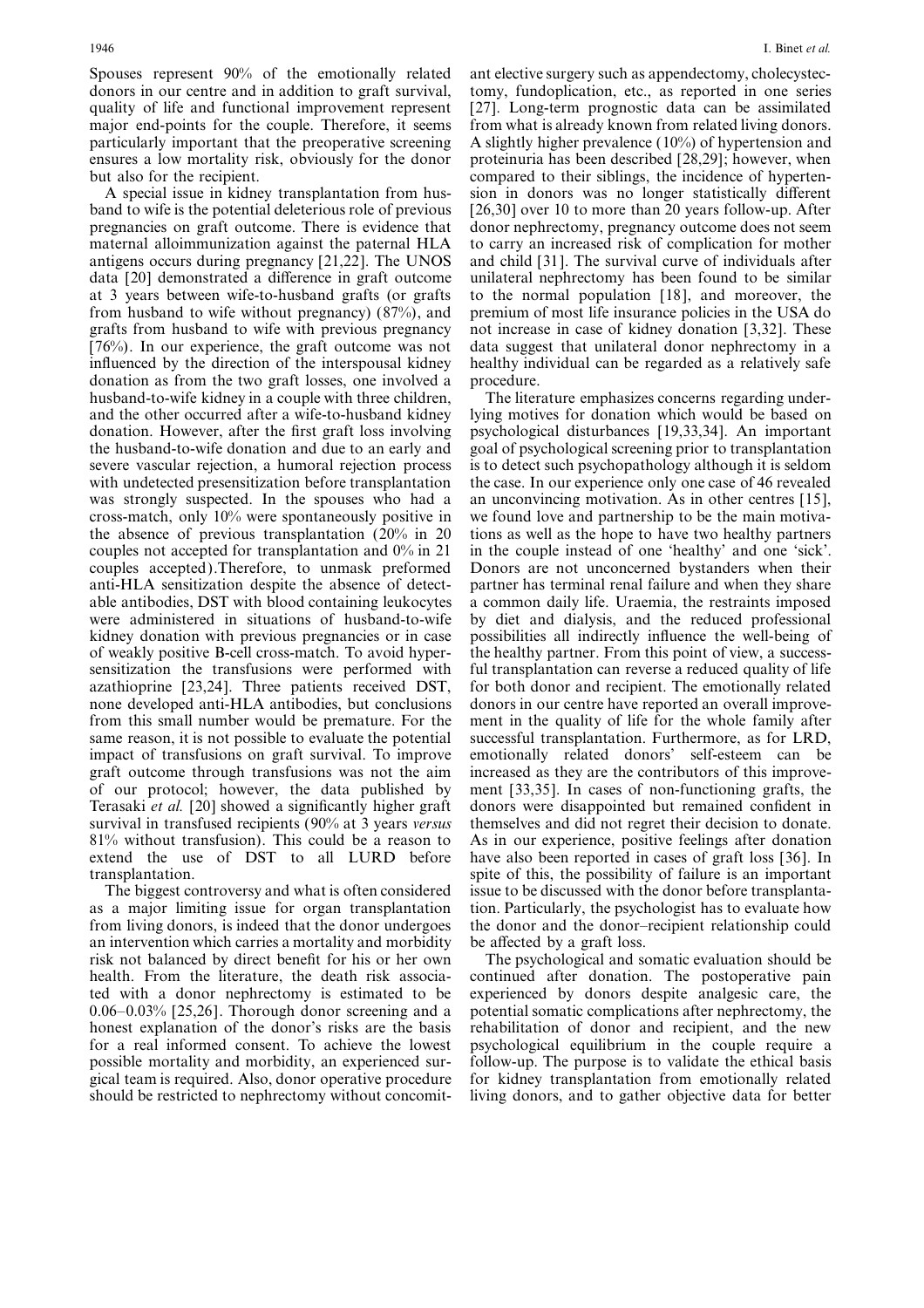information for future donors. To our knowledge, References there is currently no data based on prospective studies regarding this issues. Therefore the Swiss Registry for 1. Evans RW, Manninen DL, Garrison LP et al. The quality of Living Organ Donors was started in our institution in  $\frac{120 \times 53-559}{312 \times 53-559}$ 1993. It provides for a standard medical follow-up 2. Sutherland DE. Living related donors should be used whenever over the years after nephrectomy for all living donors possible. Transplant Proc 1985; 17: 1503–1509 over the years after nephrectomy for all living donors possible. Transplant Proc 1985; 17: 1503–1509<br>in Switzerland Furthermore, a study supported by the 3. Spital A. Living kidney donation: still worth the risk. Transplan in Switzerland. Furthermore, a study supported by the 3. Spital A. Living kidney donation: still worth the risk. Transplant<br>Swiss National Research Foundation investigates the *Proc* 1988; 20: 1051–1058<br>psychological and s ent pairs after living kidney donation in our centre, 5. Squifflet JP, Pirson Y, Poncelet A *et al.* Unrelated living donor comparing genetically related to emotionally related kidney transplantation. Transplant Int 1990; comparing genetically related to emotionally related kidney transplantation. Transplant Int 1990; 3: 32–35<br>kidney donation. Eigher HW, Kalayoglu M et al. Living-unrelated

transplantation from genetically unrelated, but emo- 7. Cortesini R, Berloco P, Famulari A et al. Long-term results in tionally related living kidney donors as positive. It has recipients of mismatched related and unrelated living kidneys in given the chance for prompt transplantation to patients the cyclosporine age. Transplant Proc 1988; given the chance for prompt transplantation to patients<br>with ESRD who experienced a successful social rehabil-<br>itation and a higher graft survival than if they had<br>waited for a cadaver kidney transplant. The donors, and a waited for a cadaver kidney transplant. The donors, 9. Spital A, Spital M. Living kidney donation, attitudes outside mostly spouses showed high motivation. Their donation is the transplant center. Arch Intern Med 1988; 148 mostly spouses, showed high motivation. Their dona-<br>the transplant center. Arch Intern Med 1988; 148: 1077–1080<br>tion was based on love and altruism, but indirectly tion was based on love and altruism, but indirectly<br>they themselves gained benefits through the improve-<br>ment of the recipient's condition. However, for such a<br>ment of the recipient's condition. However, for such a<br>with do programme to remain ethically justified, criteria have  $\frac{40:654-659}{12}$  Bock HA. Gallati H. Zürcher RM *et al.* A randomized prospectto be respected: exclusion of donation with a commer-<br>cial or coercive background, transplantation in an example of the transplantation of the coercive background, transplantation in an example of the transplantation. Tran experienced transplantation centre, careful somatic and 59: 830–840<br>psychological screening of donor and recipient before 13. Hummel Y, Thiel. G. Excellent outcome of fully HLA mispsychological screening of donor and recipient before 13. Hummel Y, Thiel. G. Excellent outcome of fully HLA mis-<br>acceptance, intervention of an independent donor matched cadaveric kidneys. [Thesis], University of Basel, 1 acceptance, intervention of an independent donor matched cadaveric kidneys. [Thesis], University of Basel, 1996<br>advocate, and follow-up of the donors after nephrec-<br>tomy. When these criteria are fulfilled, patients with<br>th tomy. When these criteria are fulfilled, patients with tice. Lancet 1985; 2: 715–716<br>ESRD who are candidates for transplantation should 15. Haberal M, Gulay H, Tokyay R et al. Living unrelated donor ESRD who are candidates for transplantation should 15. Haberal M, Gulay H, Tokyay R et al. Living unrelated donor certainly not be discouraged from the possibility of kidney transplantation between spouses. World J Surg 19 certainly not be discouraged from the possibility of<br>kidney transplantation between spouses. World J Surg 1992; 16:<br>kidney transplantation from an emotionally related<br>living donor, but should rather be encouraged. Data<br>fro from the Swiss Registry of Living Donors and from the psychosocial study undertaken in our centre will<br>hopefully provide prospective information about the<br>long-term status.<br> $\frac{18. \text{ Pretagostini R, Berloco P, Alfani D } et \text{ al. Living unrelated} to 110 cases. Kidney Int 1993; 44: 1391-1401$ 

At the time of submission of this article, donor-specific during pregnancy. Transplantation 1978; 25: 216–220<br>transfusions (DST) have been administered prior to<br>transplantation in six additional cases of husband-to-<br>transp wife kidney donation. The cross-match after each mother–child. Scand J Immunol 1980; 11: 311–319<br>transfusion remained negative in four cases. In two  $^{23}$ . Belzer FO, Kalayoglu M, Sollinger HW. Donor-specific transfutransfusion remained negative in four cases. In two <sup>23. Belzer FO, Kalayoglu M, Sollinger HW. Donor-specific transfu-<br>couples, the potential recipient developed a strong *Transplant Proc* 1987; 19: 1514–1515<br>positive T- a</sup> positive T- and B-cell cross-match after the first transfusion despite the administration of azathioprine. transfusion protocol in living-unrelated donor-recipient com-<br>Transplantation was consequently not performed in binations. Ann Surg 1986; 204: 315–321 Transplantation was consequently not performed in<br>this case.<br>this case.<br>Since the beginning of the protocol a total of eight<br>with the beginning of the protocol a total of eight<br> $\frac{Ann\ In\ In\ In\ N25. Bay WH, Hebert LA. The living donor in kidney transplantation.$ <br>Since the b

wives have received DST from their husbands. In of follow-up of living kidney donors. Lancet 1992; 340: 807–810<br>two spouses it triggered a positive cross-match and 27. Dunn JF, Richie RE, McDonell RC et al. living related two spouses, it triggered a positive cross-match and <sup>27</sup>. Dunn JF, Richie RE, McDonell RC *et al.* living related kidney<br>thus probably unmasked a presensitization which donors: a 14-year experience. Ann Surg 1986; 203: 63

- 
- 
- 
- 
- 
- 6. Pirsch JD, Sollinger HW, Kalayoglu M et al. Living-unrelated<br>In conclusion, we regard our 5-year experience with<br> $\frac{1988.12.499-503}{1988.12.499-503}$ 
	-
	-
	-
	-
	- with donor specific blood transfusions. Transplantation 1985;<br>40: 654-659
	-
	-
	-
	-
	-
	-
	-
	- 19. Sollinger HW. (Invited commentary to reference 15). World J Surg 1992; 16: 1187
- 20. Terasaki PI, Cecka JM, Gjertson DW et al. High survival rates of kidney transplants from spousal and living unrelated donors.  $\blacksquare$  Addendum  $N$  Engl J Med 1995: 333: 333–336
	- 21. Smith JA, Burton RC, Barg M et al. Maternal alloimmunisation
	- mixed lymphocyte cultures between mother–father and mother–child. Scand J Immunol 1980; 11: 311–319
	-
	-
	-
	-
	-
	-
	- 29. Anderson CF, Velosa JA, Frohnert PP et al. The risks of